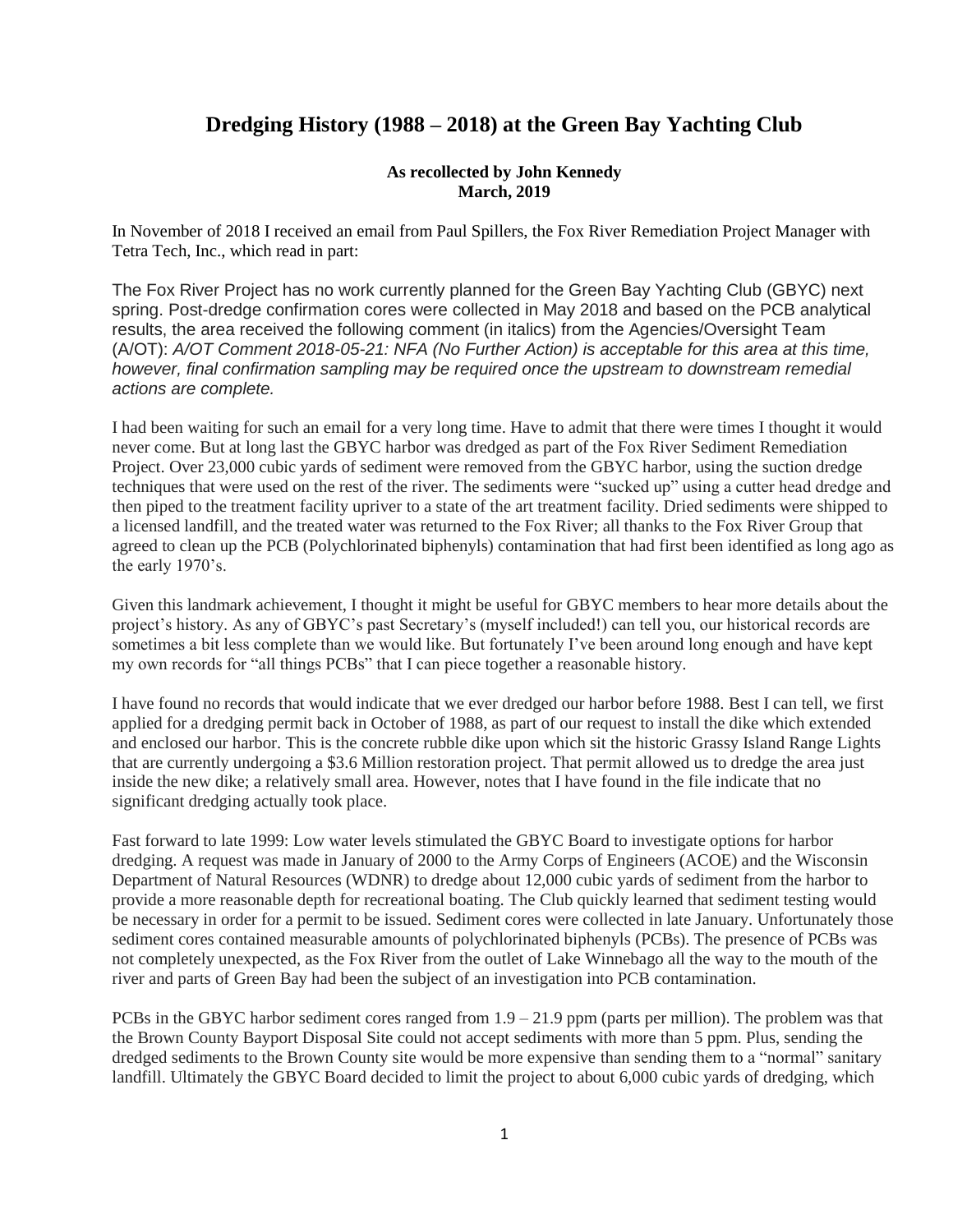would all contain less than 5 ppm of PCBs and could be disposed of at the Bayport site. This work was done in May of 2000, at a total cost of about \$99,000.

This work gave the Club a little extra depth, but only in a little over half of the harbor. Fortunately the lake levels rebounded somewhat, and the boats with deep drafts dug furrows in the bottom "only occasionally". But the Board continued to discuss the need for future dredging, particularly in light of the proposed remediation work for the Lower Fox River which began to take shape. But the "shape" was an ever shifting process.

Thus began a decade long period of "watch and wait" (with several reminders to the agencies that "we're still here!) hoping that the GBYC harbor might be dredged as part of the full scale cleanup, whatever that turned out to be. In addition, several Club Commodores sent letters in the early 2000's to the WDNR and the Oneida Tribe for consideration under the Natural Resources Damage Assessment (NRDA) effort. This is a parallel effort in addition to the sediment cleanup for the river, and is meant to replace some of the services from natural resources that were "lost" to the residents of northeast Wisconsin due to the PCBs. Our request centered on the costs that we incurred to dispose of the PCB contaminated sediments, which were higher than we would have seen had the sediment been "clean". Unfortunately, responses from both agencies indicated that our request did not qualify for reimbursement under the NRDA process. However, they encouraged us to stay active in the Fox River Sediment Remediation planning process, as they thought it reasonable that our harbor would be included.

The need to take action to remove PCBs from the river had been a key feature of the Lower Fox River and Green Bay Remedial Action Plan, which had been issued in 1988. After several years of negotiations between the paper mill group and the agencies, remediation work began on Little Lake Butte des Morts in 2004 and was completed in 2009. Work on the balance of the Lower Fox River began in spring of 2009. Initial estimates suggested that the project would take 10 years to complete.

But in 2008 low water once again caused problems, and the GBYC Board gave consideration to a limited dredging project. Unfortunately, the response from the various agencies all pointed to what would be a limited project, again due to the PCB concentrations that were expected. In addition, more extensive (and expensive) testing would be required, and the disposal costs for the sediment would be even higher than we experienced in 2000. Fortunately, by this time we began to get feedback which suggested that at some point our harbor would be dredged as part of the Fox River project, though it would likely be several years down the road.

In 2009 when the Fox River project got underway, we again expressed our interest in being included. (It is notable here that we received much needed support and encouragement from our landlord – NEW Water.) The response was again positive. But given our location (at the mouth of the river) we were told not to expect to see activity in our area until near the end of the project. More waiting!!

Our first official meeting with the Fox River Project Remediation Team occurred in 2011. Things were finally starting to happen! The first sampling of our harbor occurred in summer of 2012. (Literally thousands of sediment cores were collected and analyzed at all points along the river throughout this project. The data were used in a sophisticated computer model which helps generate a 3-D plan for dredging.)

In October of 2014 we received word from Gary Kincaid (the WDNR Project Manager) that the GBYC harbor was scheduled to (probably) be dredged in October of 2016! Halleluiah!! The Board started discussions about how to orchestrate the project. (Our intent was to work with the contractors to minimize difficulties at their end, while also trying to minimize disruptions of our summer harbor usage.)

The only problem remaining was that we did not know exactly how much of the harbor would be dredged, and to what depth. The Remediation Team doesn't finalize their computer model until the winter prior to each year's dredging season. It was possible that the dredging project would not remove as much mud as we all wanted. So, the Board began to investigate whether it would be feasible (and hopefully inexpensive!) to conduct our own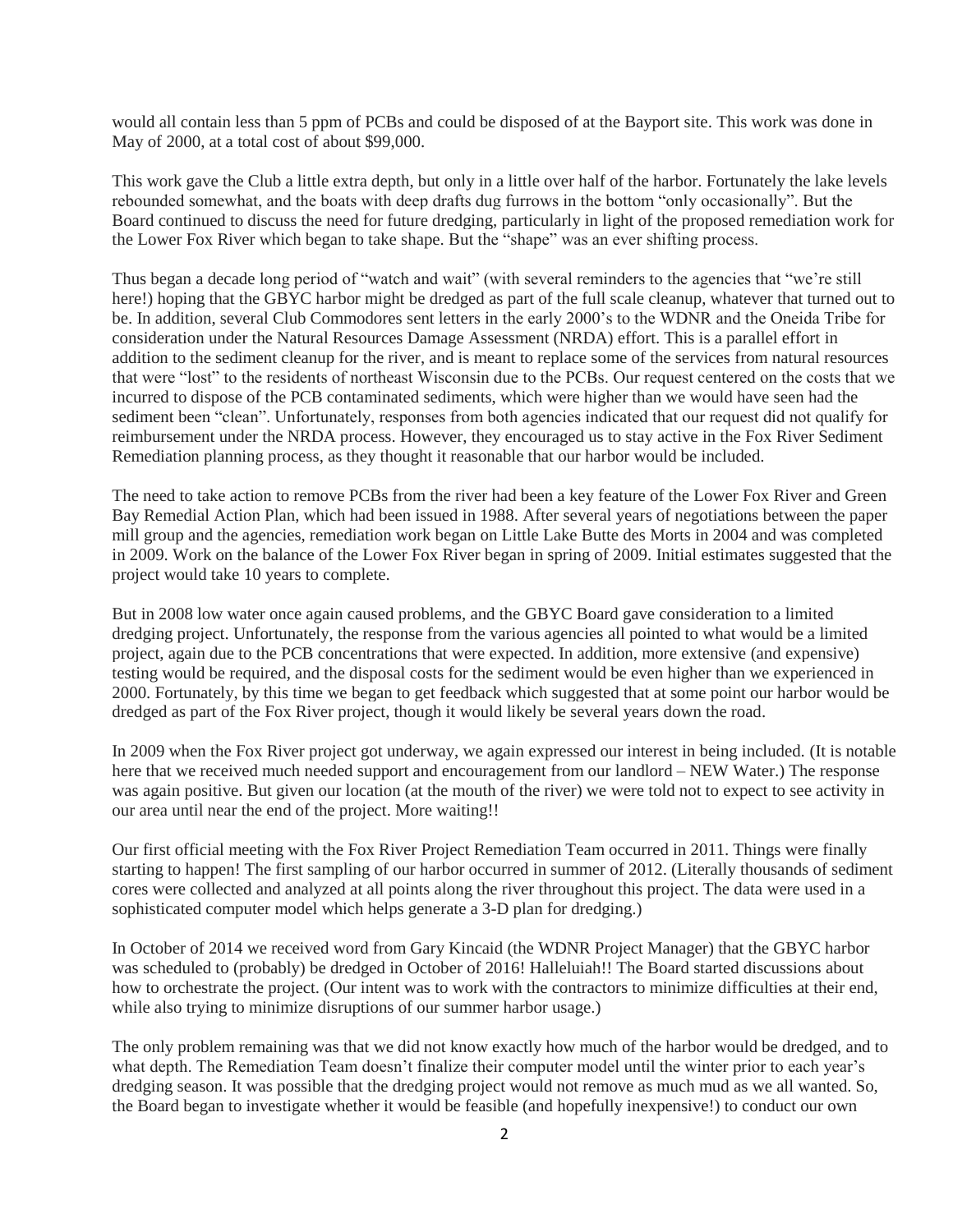"follow up" dredging after the full scale project was completed. The bad news turned out to be that it would not be as simple, or as cheap, as logic might have inferred. Our thought was that when the remediation dredging was completed, the remaining sediment should be clean enough to allow for inexpensive disposal options, right? Well, not so much, as it turned out.

The good news was that, as time for the remediation dredging at GBYC approached, we learned that a considerable amount of mud would need to be removed. In March, 2015 we learned that approximately 21,000 cubic yards of sediment would need to be removed. Also, the measured concentrations of PCBs were relatively consistent (on the order of 5 ppm), which meant that the entire harbor would be dredged. The estimate was that approximately four feet of mud would be dredged from nearly the entire harbor! With this information now in hand, the Board decided that it was no longer necessary to consider "post remediation" dredging.

The actual dredging schedule slipped a bit to fall of 2017. In August, 2017 the estimate of sediment to be removed increased to 29,000 cubic yards (though in the final computer run this was reduced back to 21,000 cubic yards). The Remediation Team met with us to finalize logistics. Their plan included use of the "big" dredge, which was anticipated to allow us to leave the south and north docks in place, as it could "reach" under them all the way to shore. This meant we had to schedule two Dock Days, but it was happy work! Approximately 17,000 cubic yards of sediment from our harbor were dredged, conveyed to the treatment facility, and processed.

During the following winter additional depth profiles and core samples were collected. At a planning meeting with all parties in March, 2018 we learned that another 7,000 cubic yards would need to be dredged. Also, we would need to move the docks first to one side, then the other, so that the dredge could adequately work close to shore. Work got started, and everything was going great! But then we got the "storm of the century" on April 13, 2018! The storm added several days on to the anticipated time to completion, but it also pushed the docks onto the south shore due to the high winds. But in one final act of Providence, on our scheduled final Dock Day a short blow of north wind raised the water level allowing us to float the docks easily off the shore without damage.

And so it was done. The spring, 2018 work removed another 6,433 cubic yards, bringing the total to 23,433 cubic yards (give or take!). This compares to our 2000 project which removed about 6,000 cubic yards.

Lots of folks have asked about the total cost for the project. In the big picture (i.e. the entire Fox River project) the number most shared is "about \$1 billion". As for the GBYC harbor portion, no exact numbers have been calculated. But I think it reasonable to estimate that, if we attempted to hire professional contractors to do the same job, the cost would be over \$1 million.

Which leads me to acknowledgements: The Fox River Cleanup Group (see link below) has definitely taken a proactive role in managing one of the largest PCB cleanup projects in the country, if not the world. As of this writing, more than 5.4 million cubic yards of sediment have been removed from the Fox River. Their corporate stewardship is gratefully acknowledged.

Contractors: Tetra Tech provided full project management. I wish especially to thank Richard Feeney and Paul Spillers, who were very considerate of our wishes and helped keep the GBYC "at the table". I would also like to note my appreciation to Dustin Bauman, who was our main liaison with J.F.Brennan.

Governmental Agencies: WDNR and EPA provided administrative oversight during the entire project. I wish to offer my personal gratitude to Gary Kincaid (WDNR) and Jim Hahnenberg (EPA) who I had worked with during our time on various technical committees related to the Lower Fox River and Green Bay Remedial Action Plan since way back in 1987.

Others: Our landlord, NEW Water, played an important role throughout the project. They have been very supportive of the effort, and repeatedly expressed their concerns that the GBYC harbor should be included in any